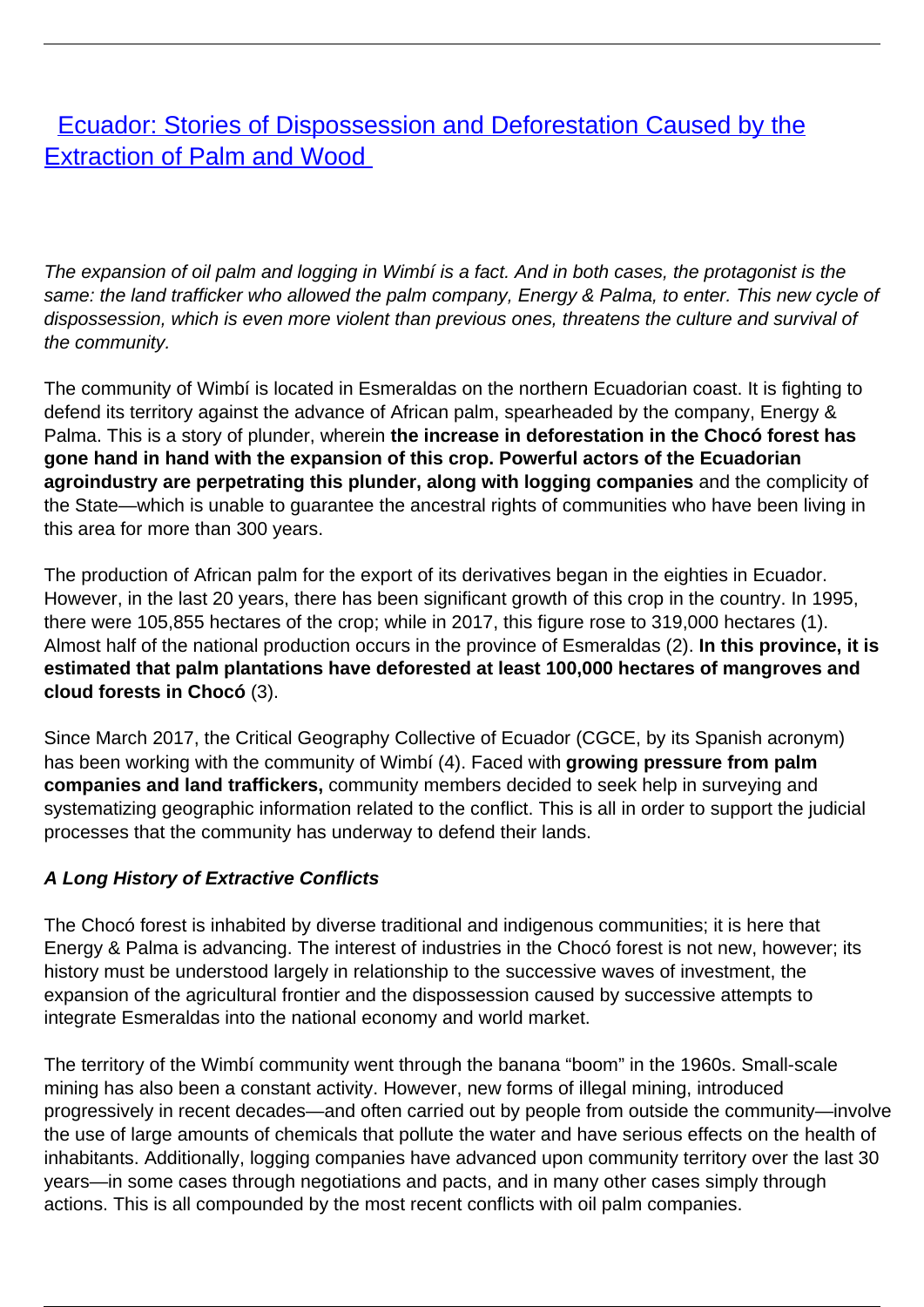## **The Entry of the Energy & Palma Company**

The Energy & Palma company is part of the La Fabril group, which was created in 2006. Formerly called Palmeras del Pacífico, **Energy & Palma is the third largest company in this sector in Ecuador, concentrating 10% of national production.** It has both its own plantations and processing plants in Esmeraldas and Santo Domingo, and it recently obtained "social responsibility" certifications. This is part of its sales strategy to appear to produce "sustainable palm oil" (5). The reality in the affected communities, however, shows what is hidden behind these certifications.

Conflicts between Energy & Palma and the inhabitants of Wimbí began to escalate with a process of purchase and sale of land that the company completed with Mr. Miguel Egas. Egas, in turn, is tied to lawsuits over the sale of lands and rezoning of communal areas in this region (6). At that time, several families grew food crops for their own consumption on plots, which were claimed by the company. While the community fought to recover their land, the judge ruled that the purchase and sale had been legal, and that the company could use the land.

However, **before the trial, the company had already tried to convince community members to sell their land in exchange for jobs on the plantations.** The overwhelming refusal of community members, who had been warned by the experiences of many other communities and neighboring villages, led the company to seek other ways to expand in the area. Wimbí is located right on the frontier of the expansion of oil palm companies, bordering their plantations.

**For decades, Wimbí has been demanding that the Ecuadorian state recognize its ancestral territory.** Anthropological studies proving the existence of a culture, and ties between these people and the land they have inhabited for 300 years, have supported this request. Official recognition is of vital importance to the community, given that the Ecuadorian Constitution protects these kinds of areas and their peoples—by guaranteeing regulation of their territory through specific demarcations.

Nevertheless, according to the manager of Energy & Palma, the communities of the region are the ones invading the land and taking advantage of the companies, whom they extort to obtain some kind of revenue.

Thus, the expulsion of community members from this part of their lands, and the destruction of communal cultivation areas, took place in early 2017, with judicial support. But **the residents of Wimbí have not stopped fighting for what they consider to be theirs**. In August 2017, members of the community took back part of these lands and re-planted coffee and citrus trees—in an act to reclaim their territory.

## **The Territory of Wimbí Today**

Community members report that their territory covers approximately 22,000 hectares. We can divide this area into three zones based on land tenure. Zone I (16,286 ha) is the largest, and is the Wimbí territory that is formally part of the Río Santiago Cayapas community. Zone II (5,050 ha) is in a legally uncertain situation, given that there are no formal deeds for most of it. And Zone III (664 ha) is the only area for which the community has a title. CGCE's work has focused mainly on Zone II, as this is the area with the most conflicts and greatest danger of dispossession at this time.

The company has already dispossessed a total of 100 hectares in Zone II. Its interest is to expand by approximately 1,430 hectares on the lowest lands, where the establishment of plantations would be more economically viable.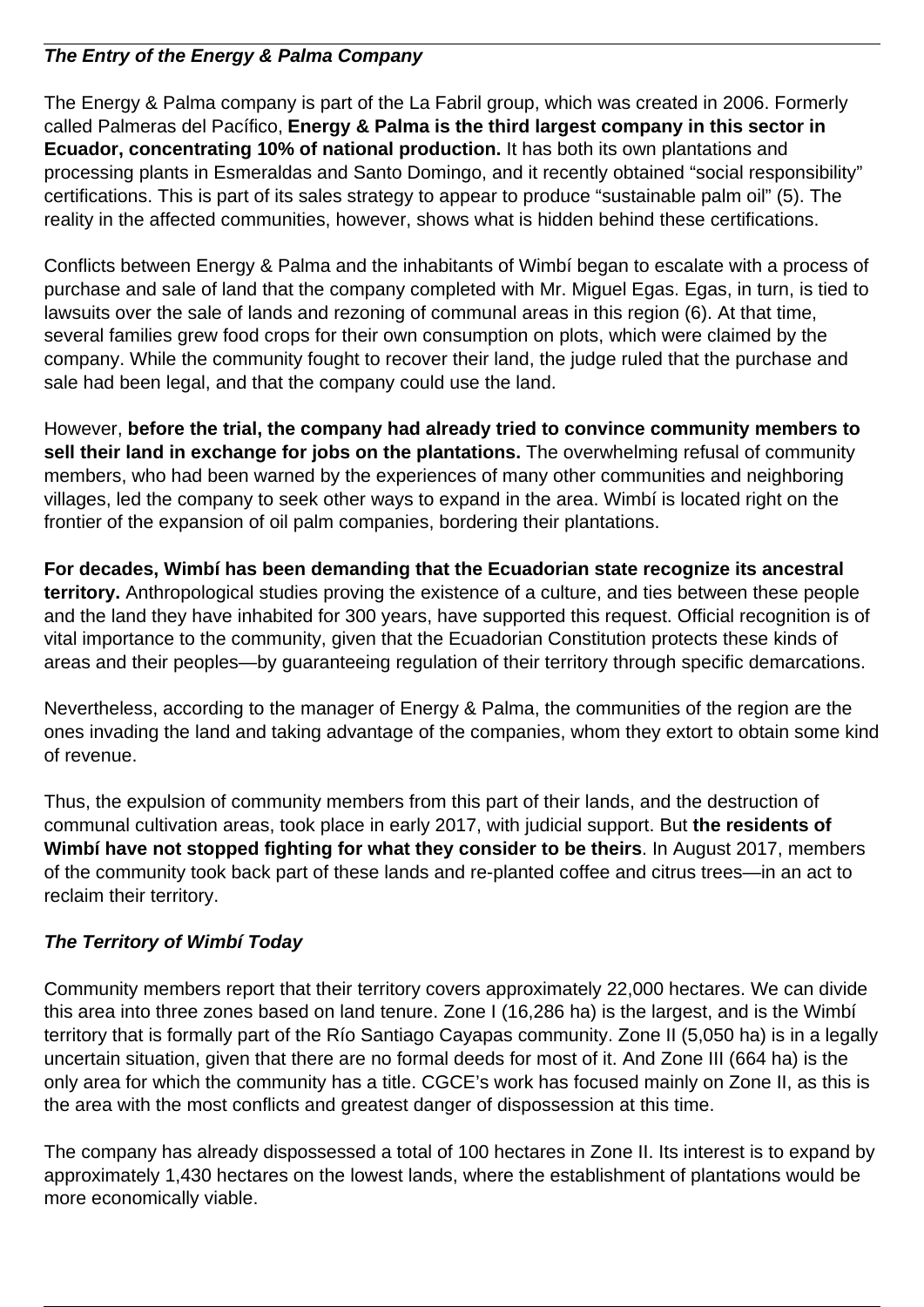**To the northeast of the community, Wimbí also shares a border with the logging company, Plywood—belonging to the Peña Durini group.** The community reached an agreement with the company about its presence in their territory a good while ago. The community currently has a relatively peaceful relationship with this company; the conflict seems to have concentrated on the oil palm activity. This may be due to the fact that **palm plantations make any other kind of activity impossible in the territory where they are located, and they have a major impact on the social and economic relations of the place.** Community members' loss of their crops places more pressure on them to seek salaried work elsewhere—including at the palm company that evicted them. However, relations with loggers are not always peaceful.

According to information from community members—several of whom frequent the area to go hunting **loggers look for timber trees in a perimeter all along the road, going down to the rivers.** However, they avoid going down with the logs so as not to be seen by people from the community. Instead, they take the wood out in pickup trucks along the path going northeast, to where this path joins other secondary roads.

Once again, land trafficker Miguel Egas is involved. Community leaders themselves have discovered that the workers are leasing the timber extraction permit [to Egas]. Nonetheless, **logging activity is following the road that has been cleared, affecting community lands.** Moreover, we could see that the collection points for the wood are located next to Zone III—that is, the area for which the community does have formal titles.

## **The Territory of Wimbí Over Time**

Through conversations with community elders, we learned that just two generations ago, it was common practice for some inhabitants of Wimbí to be spread out—in order to grow food on the borders of the rivers, pan for gold and hunt in the rainforest. But as time went by, there were fewer and and fewer of these inhabitants. The drastic drop in the price of bananas, the increase in migration abroad and the harsh living conditions upstream led to the abandonment of houses located in areas along the rivers.

Another factor is the old railroad track in the northeastern part of the territory. While the train was still active, several families from the community had their crops near the railroad, as it was relatively easy to take their produce to port by loading it in the train cars. The discontinuation of the railroad in the 90s meant that farming at such distances no longer made sense, and these people abandoned their lands.

One of the most recent pressures specifically involves the logging company, Plywood. This company is currently on land that formerly belonged to the community. In conversations with community members, we were able to clarify that the presence of the logging company today is the result of a negotiation by mutual agreement. **Before the company arrived, the river was the only possible way to get to Wimbí. Its inhabitants agreed to the company operating on those lands on the condition that it open up the only (and current) vehicle-accessible road**—a road in precarious conditions. This considerably improved the community's connection with the rest of the province; now, "it only takes two hours to get to the paved road."

"The state did not make this road. We sacrificed the mountain so they [the logging company] would give us the road in exchange. This is a logging road; they would take their production out along this road." (Interview with Wimbí resident 1, 2018).